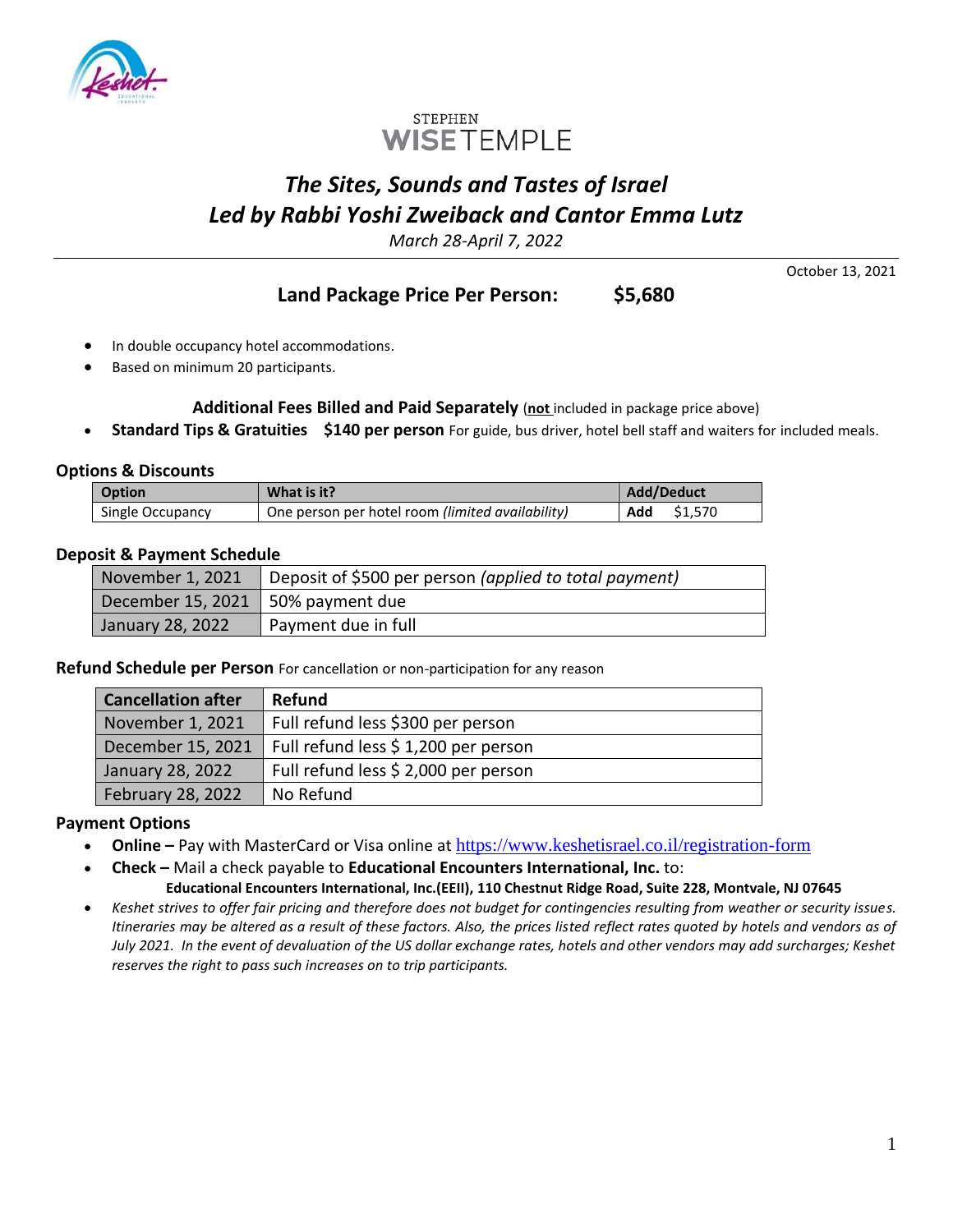#### **Accommodations**

| <b>Hotel</b>           | <b>Dates</b>     | <b>Board Arrangements</b>      |
|------------------------|------------------|--------------------------------|
| Setai Hotel, Jaffa     | March 28-April 1 | Bed & Breakfast                |
| Inbal Hotel, Jerusalem | April 1-7        | Bed & Breakfast, HB on Shabbat |

#### **Package Price Includes:**

- "Meet & Greet" service at Ben Gurion International Airport for 1 designated flight
- One group transfer from and to Ben Gurion International Airport for group flight
- All group transportation in Israel on private chartered vehicle as per the itinerary
- All hotel accommodations as per the itinerary
- All site admissions and programs as per the itinerary

#### **Not Included in Package Price**

- Airfare
- Meals on your own
- Medical and Trip Insurance
- Israeli breakfast every morning plus 9 additional included meals
- Keshet Israel Tour Educator
- Keshet Hat and water bottle
- Keshet Map of Israel

- Laundry service
- Personal charges at hotels and restaurants

## **Trip Insurance** See attached page

Keshet urges you to purchase cancellation insurance and supplemental medical coverage (which covers preexisting conditions). We recommend the "Cancel For Any Reason" policies which offer the broadest coverage. The medical coverage included in most travel insurance is a secondary, supplemental policy, which means that in case of a medical claim, you will first need to file with your own US medical insurance before filing for coverage of medical expenses covered by the travel insurance. Please note that most insurance policies require purchase within 10 days of your date of registration for the trip. While you are free to purchase insurance from any company of your choice, Keshet has made arrangements with SMS-Travel Insurance Center of Omaha, Nebraska. SMS has over 25 years of experience as worldwide insurance brokers and can help you choose the policy that best meets your needs.

Our contact people are Jeffrey Barr and Dani Eisenstock: **E-mail**: [info@travelinsuranceisrael.com](mailto:info@travelinsuranceisrael.com) **USA phone:** [1-888-747-3773](tel:1-888-747-3773) **Mention promo code**: KESHET.

*Please note*: *We cannot accept responsibility for any losses or expenses which you or any member of your party may incur as a result of failure to secure adequate insurance coverage.*

Please contact **Geoff Winston**, Keshet's Programs Director, with any questions about the trip: [geoff@keshetisrael.co.il](mailto:danny@keshetisrael.co.il)



## **Keshet Educational Journeys**

PO Box 8540 Jerusalem 91084 Israel Phone: 972-2-671-3518 | Fax: 972-2-671-3624 k e s h e t @ k e s h e t i s r a e l . c o . i l | w w w . k e s h e t i s r a e l . c o . i l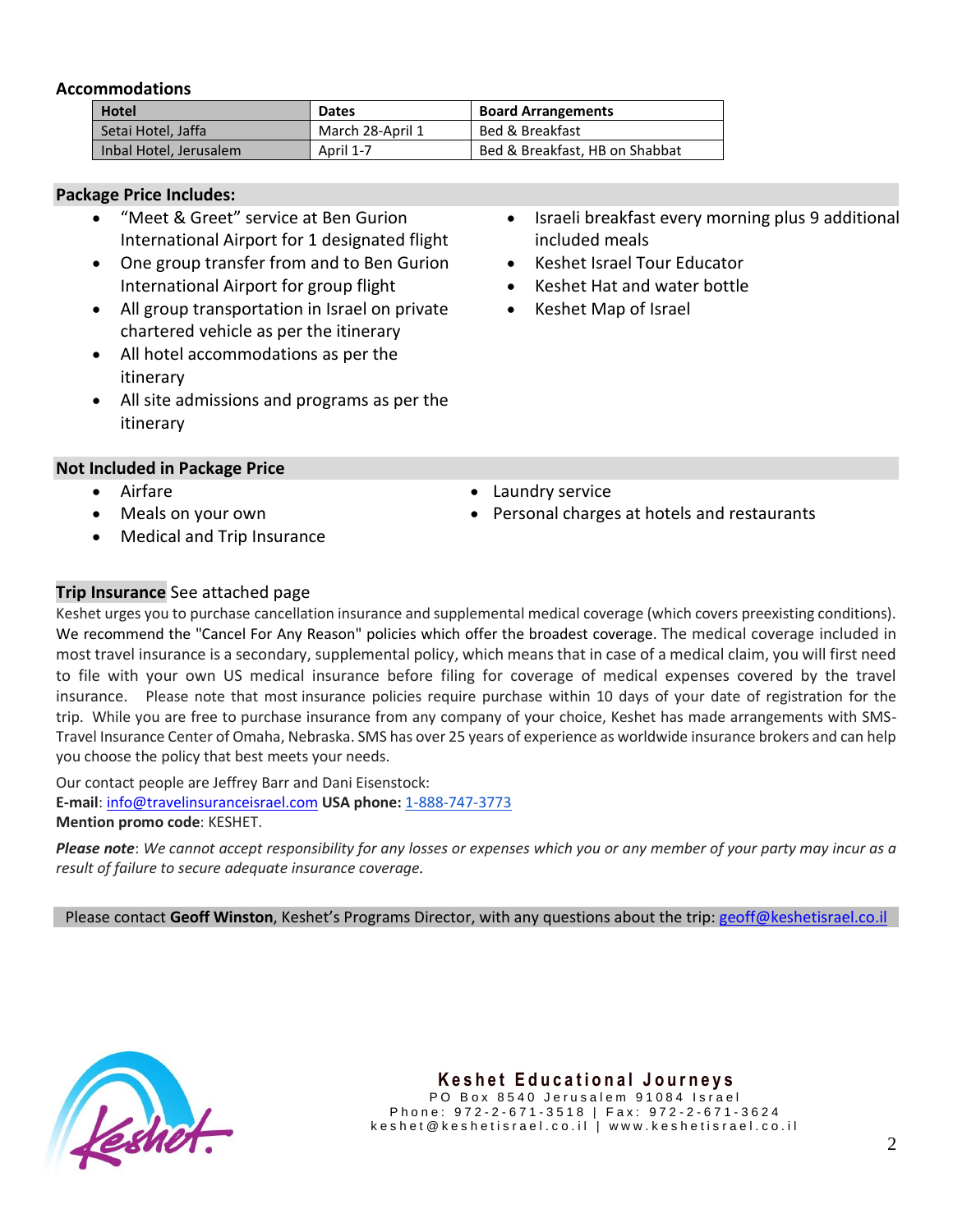## **TRAVEL INSURANCE**

A general overview and brief explanation of terminology for most travel insurance plans

*Trip Insurance is more important now than ever before. We cannot accept responsibility for any losses or expenses that you or any member of your party may incur as a result of failure to secure adequate insurance coverage.*

**Please note that in general, only "Cancel for Any Reason" (CFAR) policies cover cancelations due to COVID-19 (or any pandemic),** reimbursing you up to 75% of prepaid, non-refundable costs. The CFAR policy must be purchased within 10- 21 days (varies by insurance company and policy type) of your first deposit payment made towards the trip. It can also be purchased prior to making any payments.

**Trip Cancellation** – This allows for reimbursement of prepaid, non-refundable trip costs in the event that you need to cancel your participation in the trip.

A standard trip cancellation policy provides coverage **only** if you cancel for one of a number of specific, covered reasons spelled out in the terms of the policy (illness, injury, a close relative in a life threatening situation, etc.) for which you can be reimbursed for up to 100% of the non-refundable trip costs.

Some standard policies offer the option of adding **Cancel For Any Reason (CFAR)** coverage. If you add CFAR coverage, you will be covered for cancellation for any reason. With CFAR coverage, if you cancel for reasons specified in the standard policy as "covered reasons" you are entitled to 100% reimbursement. If you cancel for reasons not specified in the policy you will be entitled to 75% reimbursement.

**Trip Interruption** – This allows for reimbursement, most commonly in a situation when a person needs to leave their trip in the middle, or misses part of the trip, due to a "covered reason".

\_\_\_\_\_\_\_\_\_\_\_\_\_\_\_\_\_\_\_\_\_\_\_\_\_\_\_\_\_\_\_\_\_\_\_\_\_\_\_\_\_\_\_\_\_\_\_\_\_\_\_\_\_\_\_\_\_\_\_\_\_\_\_\_\_\_\_\_\_\_\_\_\_\_\_\_\_\_\_\_\_\_\_\_\_\_\_\_\_\_\_\_\_\_\_\_\_\_\_\_\_\_\_\_\_\_\_\_\_\_\_\_\_\_

This benefit pays up to 150% of the amount insured (taking into account the likely added costs of needing to leave early or possibly being forced to stay longer.) **Your trip interruption must be due to a "covered reason".** Some plans offer an additional option of purchasing **"trip interruption for any reason"** coverage which will reimburse you 75% for trip interruption for any reason – including trip interruption for reasons not covered by the standard policy.

**Medical Protection** – This is normally "indemnity coverage", meaning that you will need to pay the medical expenses directly and the insurance company will reimburse you later. In some emergency situations, the insurance will pay the medical provider directly. Standard coverage is between \$50,000 and \$150,000, depending on the plan. There is also supplemental coverage available if you



feel more comfortable with higher medical cost limits.

 **K e s h e t E d u c a t i o n a l J o u r n e y s** PO Box 8540 Jerusalem 91084 Israel Phone: 972-2-671-3518 | Fax: 972-2-671-3624 k e s h e t @ k e s h e t i s r a e l . c o . i l | w w w . k e s h e t i s r a e l . c o . i l